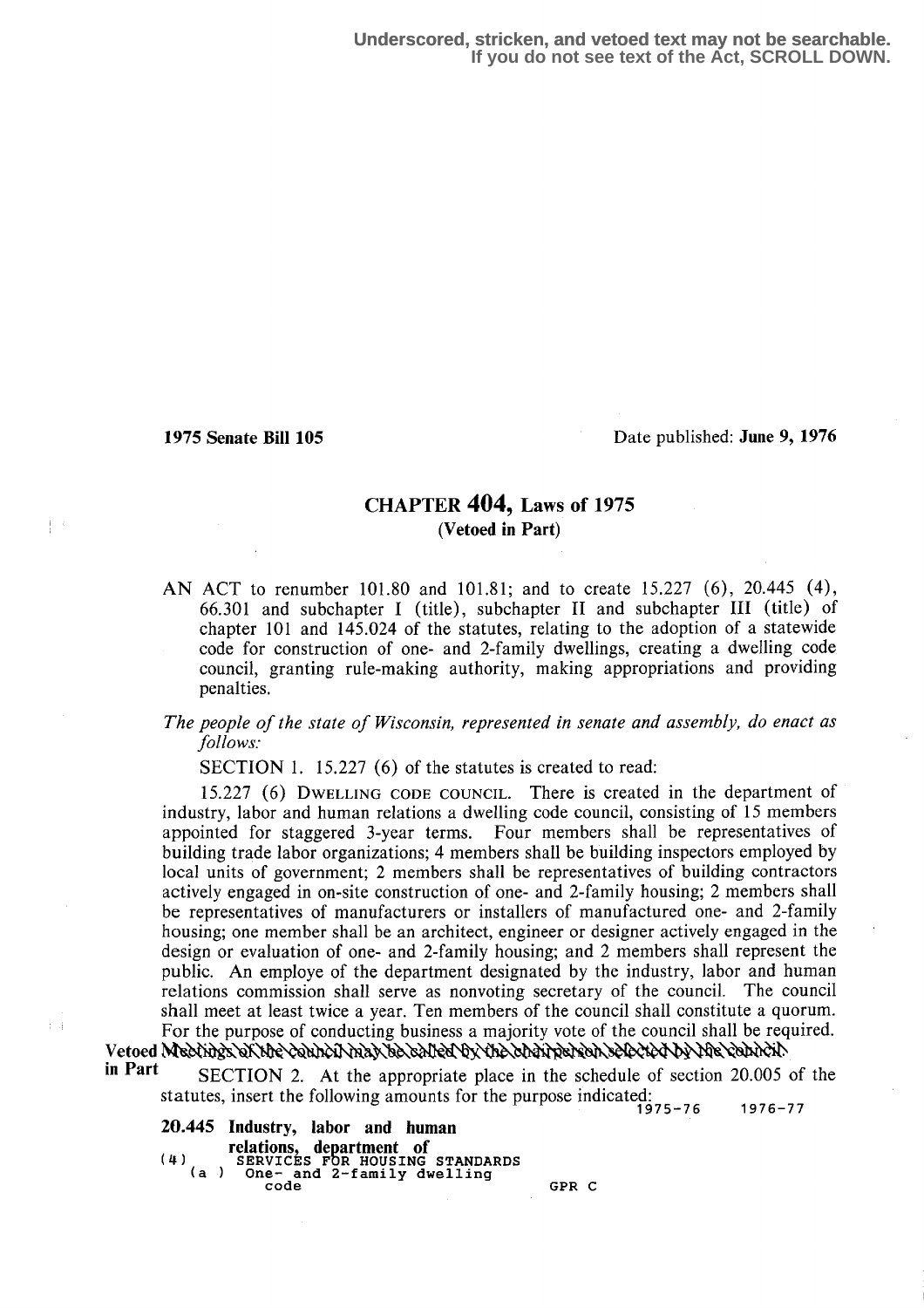## 1275 CHAPTER 404

SECTION 3. 20.445 (4) of the statutes is created to read:

20.445 (4) SERVICES FOR HOUSING STANDARDS. (a) One- and 2-family dwelling code. As a continuing appropriation, the amounts in the schedule for development and administration of the dwelling code program under subch. II of ch. 101.

(g) Dwelling code fees. All moneys received under subch. II of ch. 101 for the administration of that subchapter.

SECTION 4. 66.301 of the statutes is created to read:

66.301 One- and 2-family dwelling code. Ordinances enacted by any county, city, village or town relating to the construction and inspection of one- and 2-family dwellings shall conform to subch. II of ch. 101.

SECTION 5. Subchapter I (title) of chapter 101 of the statutes is created to read:

#### SUBCHAPTERI

### REGULATION OF INDUSTRY: GENERAL PROVISIONS

#### $(to$  precede s.  $101.01)$

SECTION 6. Subchapter II of chapter 101 of the statutes is created to read:

#### SUBCHAPTER II

## ONE- AND 2-FAMILY DWELLING CODE

#### $(to precede s. 101.60)$

101.60 Purpose. The purpose of this subchapter is to establish statewide construction standards and inspection procedures for one- and 2-family dwellings and to promote interstate uniformity in construction standards by authorizing the department to enter into reciprocal agreements with other states which have equivalent standards.

#### 101.61 Definitions. In this subchapter:

(1) "Dwelling" means any building the initial construction of which was commenced on or after the effective date of this act (1975), which contains one or 2 dwelling units. "Dwelling unit" means a structure or that part of a structure which is used or intended to be used as a home, residence or sleeping place by one person or by 2 or more persons maintaining a common household, to the exclusion of all others .

(2) "Owner" means any person having a legal or equitable interest in the dwelling.

101.62 Dwelling code council; power. The dwelling code council shall review the standards and rules for one- and 2-family dwelling construction and recommend a uniform dwelling code for adoption by the department which shall include rules providing for the conservation of energy in the construction and maintenance of dwellings and for costs of specific code provisions to home buyers to be related to the benefits derived from such provisions . Upon its own initiative or at the request of the department, the council shall consider and make recommendations to the department pertaining to rules and any other matters related to this subchapter. The council shall recommend variances for different climate and soil conditions throughout the state.

#### 101.63 Departmental duties. The department shall:

(1) Adopt rules which establish standards for the construction and inspection of one- and 2-family dwellings and components thereof. Where feasible, the standards used shall be those nationally recognized and shall apply to the dwelling and to its electrical, heating, ventilating, air conditioning and other systems, except plumbing, as defined in s. 145.01 (1) . No set of rules shall be adopted which has not taken into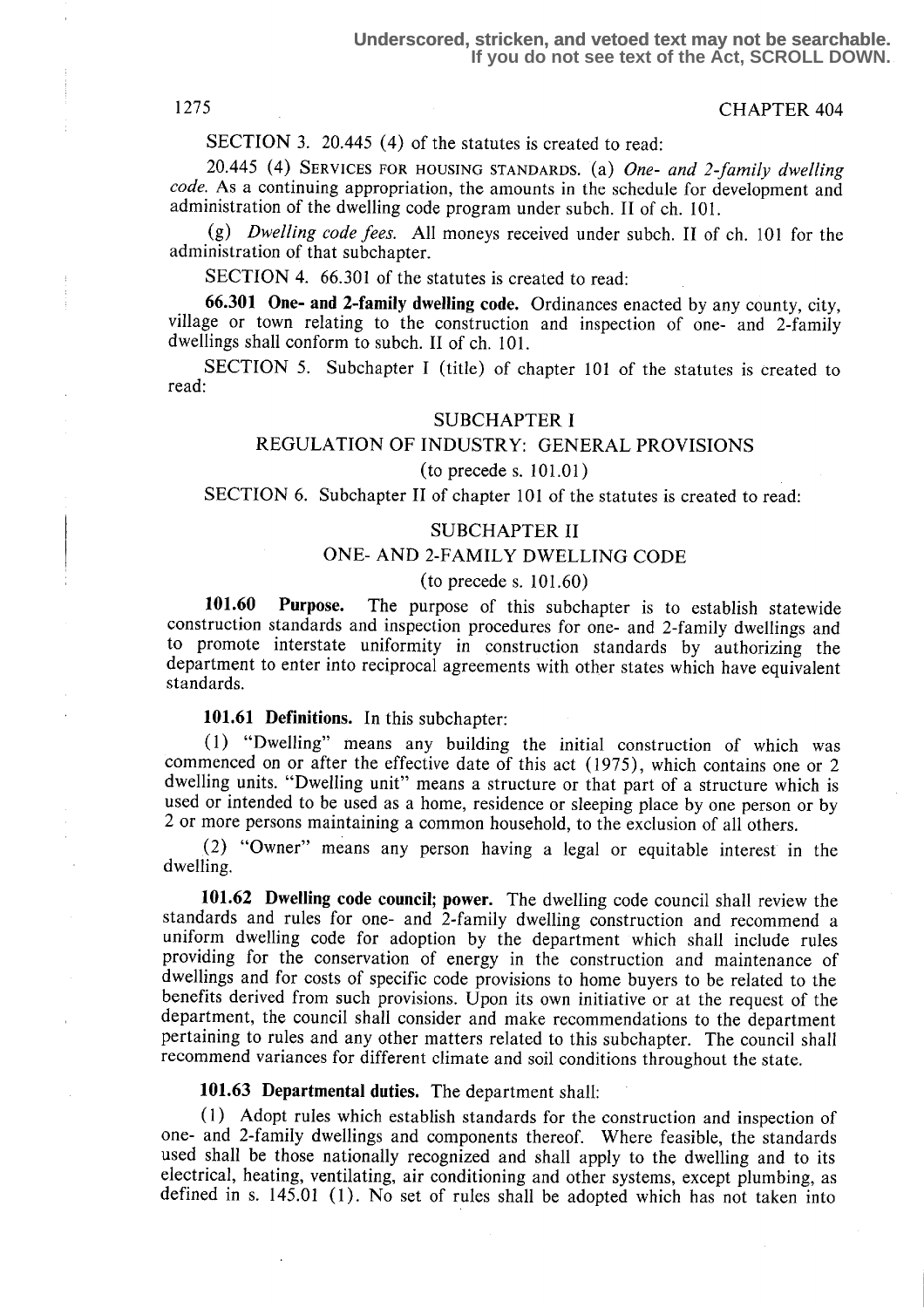# CHAPTER 404 1276

account the conservation of energy in construction and maintenance of dwellings and the costs of specific code provisions to home buyers in relationship to the benefits derived from such provisions.

(2) Adopt rules for the certification, including provisions for suspension and revocation thereof, of inspectors for the purpose of inspecting building construction, electrical wiring, heating, ventilating, air conditioning and other systems, except plumbing, as defined in s. 145.01 (1), of one- and 2-family dwellings under sub. (1) . Persons certified as inspectors may be employes of the department, a city, village, town, county or an independent inspection agency.

(3) Contract to provide inspection services, at municipal expense, to any municipality which requires such service under s. 101.65.

(4) Cooperate with the department of health and social services in the establishment of plumbing standards for one- and 2-family dwellings and the certification of persons performing plumbing inspections for one- and 2-family dwellings.

(5) Biennially review the rules adopted under this subchapter.

(6) Issue special orders which it deems necessary to secure compliance with this subchapter and enforce the same by all appropriate administrative and judicial proceedings.

(7) Prescribe and furnish to municipalities a standard building permit form for all new one- and 2-family dwellings.

(8) Hear petitions regarding the dwelling code, rules and special orders in accordance with s.  $101.02$  (6) (e) to (i) and (8).

(9) Establish by rule a schedule of fees sufficient to defray the costs incurred under this subchapter.

101.64 Departmental powers. The department may:

(1) Hold hearings on any matter relating to this subchapter and issue subpoenas to compel the attendance of witnesses and the production of evidence at such hearings.

(2) At the request of the owner or renter enter, inspect and examine dwellings, dwelling units or premises necessary to ascertain compliance with the rules and special orders under this subchapter.

(3) Revise the rules under this subchapter after consultation with the dwelling code council.

(4) Provide for or engage in the testing, approval and certification of materials, devices and methods of construction.

(5) Collect and publish data secured from the building permits .

(6) Adopt rules prescribing procedures for approving new building materials, methods and equipment.

(7) Enter into reciprocal agreements with other states regarding the approval of building materials and methods where the standards of the other state meet the intent of the dwelling code and the rules promulgated under this subchapter.

(8) Study the operation of the dwelling construction code and other laws related to the construction of dwelling units to determine their impact upon the cost of building construction and their effectiveness upon the health, safety and welfare of the

occupants.<br>\\\MMMAS\Linifation\on\tule\ind&ine\addhdrifx\\P\idx\fo\the\addrifan\dx` AYAN A Vetoed<sub>20</sub> in Part Sanding Contains YSAYYAYIYA,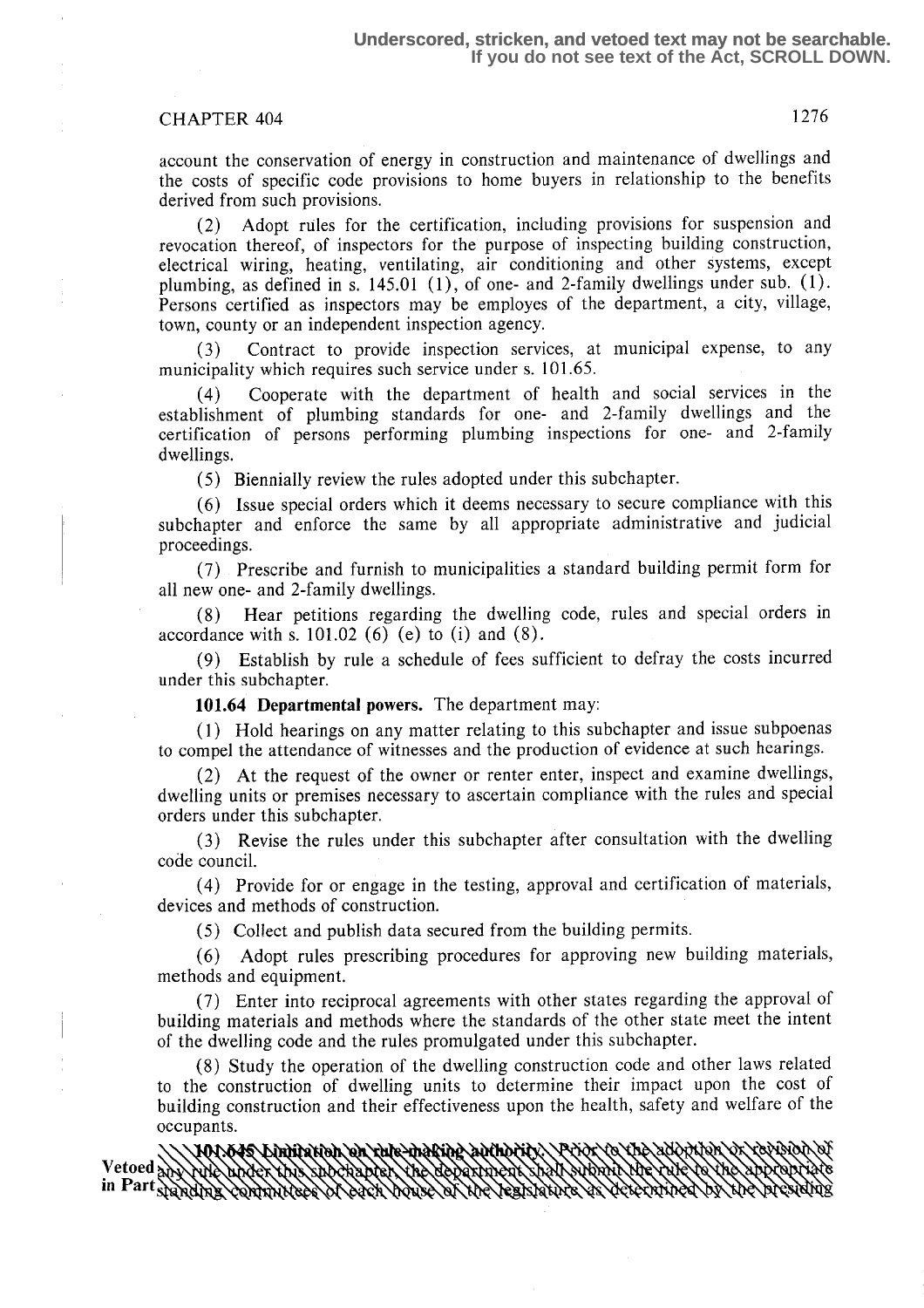1277 CHAPTER 404

Vetoels Vetoels van die Vetoels van die Verky van die 19de jaar van die Vetoels van die Vetoels van die Vetoel Myoer Anereoli in Part YAN TARKA SIYA YA GUNA TARKA YA KARISTANYA

101.65 Municipal authority. Cities, villages, towns and counties:

(1) May:

(a) Exercise jurisdiction over the construction and inspection of new dwellings by passage of ordinances, provided such ordinances meet the variable requirements of Vetoed the one- and 2-family dwelling code adopted in accordance with this subchapter. A in Part county ordinance shall apply in any city, village or town which has not enacted such ordinance.

(b) Under s. 66.30, jointly exercise the jurisdiction granted under par. (a) .

(c) By ordinance establish and collect fees to defray the cost of jurisdiction exercised under par. (a) or (b) .

(d) By ordinance provide remedies and penalties for violation of the jurisdiction exercised under par.  $(a)$  or  $(b)$ .

(2) Shall contract with the department for those inspection services which the municipality does not perform or contract for under sub. (1) (a) or (b) and reimburse the department for its reasonable and necessary expenses incurred in the performance of such services pursuant to s.  $101.63$  (9).

(3) Shall use the standard building permit form prescribed and furnished by the department and file a copy of each such permit issued with the department.

101.66 Compliance and penalties. (1) Every builder, designer and owner shall use building materials, methods and equipment which are in conformance with the one- and 2-family dwelling code.

(2) All inspections  $\frac{1}{2}$   $\frac{1}{2}$   $\frac{1}{2}$   $\frac{1}{2}$   $\frac{1}{2}$   $\frac{1}{2}$   $\frac{1}{2}$  shall be by persons Vetoed in Part certified by the department.

(3) Whoever violates this subchapter shall forfeit to the state not less than \$25 nor more than \$500 for each violation . Each day that such violation continues constitutes a separate offense.

SECTION 7. 101.80 and 101.81 of the statutes are renumbered 101.47 and 101 .49, respectively.

SECTION 8. Subchapter III (title) of chapter 101 of the statutes is created to read:

#### SUBCHAPTER III

#### MOBILE HOME CODE

### $(to precede s. 101.90)$

### SECTION 9. 145.024 of the statutes is created to read:

145.024 Interdepartmental cooperation. The department shall cooperate with the department of industry, labor and human relations in:

(1) The adoption of rules relating to plumbing. The department shall appoint one representative from the department of industry, labor and human relations to the plumbing code committee.

(2) The establishment of qualifications for the certification of persons performing plumbing inspections of one- and 2-family dwellings.

(3) The establishment by rule of a schedule of fees to defray the administrative costs of certification.